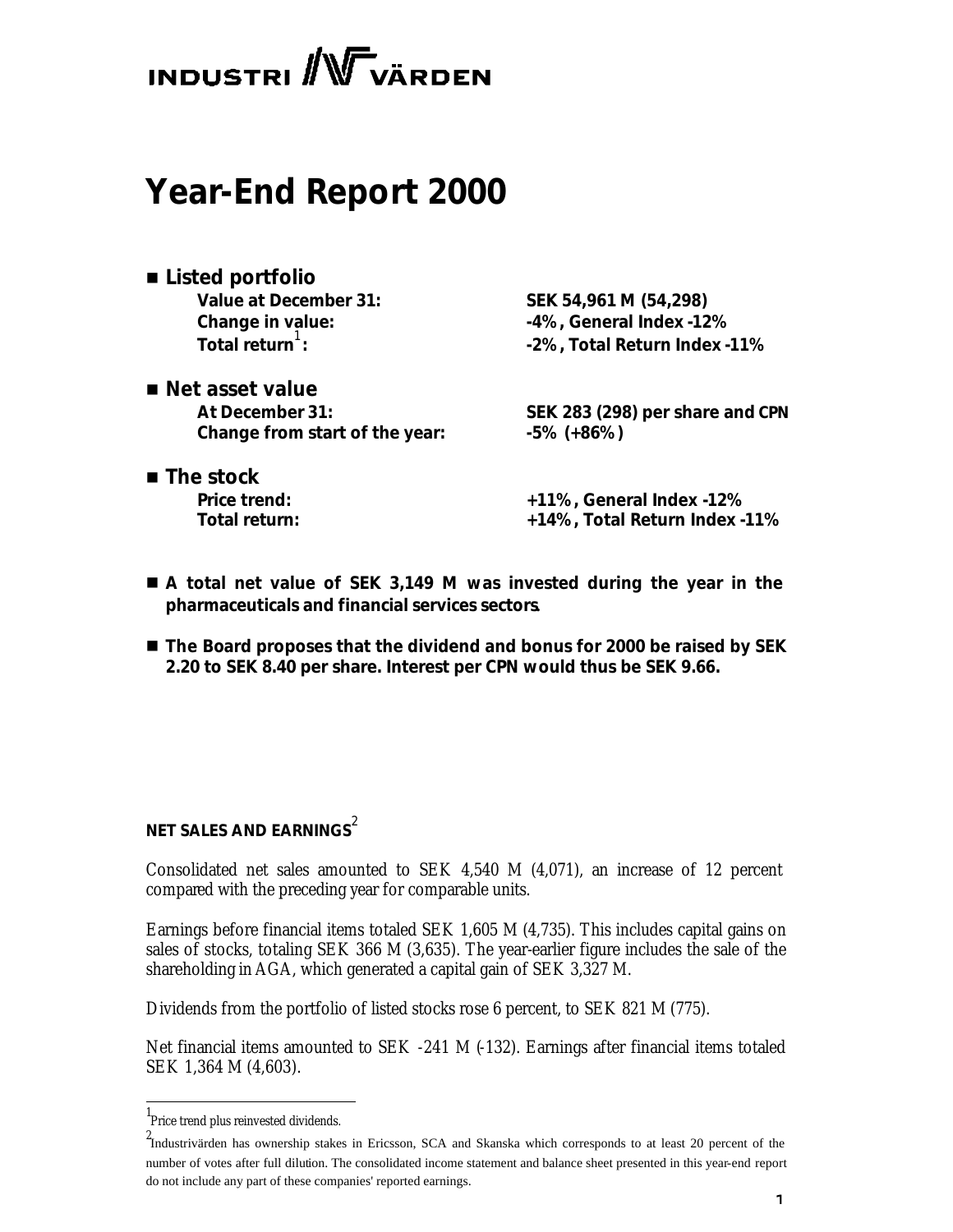

#### **FINANCING AND EQUITY RATIO**

During the year Industrivärden was assigned international corporate credit ratings of A+/Stable/A-1 from Standard & Poor's. A five-year EUR 600 M syndicated loan was subscribed, and the Group's Medium-Term Notes program was increased from SEK 2 billion to SEK 5 billion.

Interest-bearing net debt increased by SEK 3,993 M to SEK 5,663 M.

The visible equity ratio was 65 percent (73), while the adjusted equity ratio, which includes surplus values of listed stocks, was 87 percent (91).

#### **PORTFOLIO OF LISTED STOCKS**

During the fourth quarter, purchases of listed stocks totaled SEK 503 M and sales totaled SEK 175 M. Major net purchases consisted of 2,025,100 shares of Skandia.

The value of the portfolio of listed stocks at year-end was SEK 54,961 M (54,298). The surplus value was SEK 36,935 M (39,962). Purchases of listed stocks during the year totaled SEK 4,400 M (3,731) and sales totaled SEK 1,053 M (SEK 5,168 M). Stocks were thus purchased for a net total of SEK 3,347 M (1999: net sales of SEK 1,437 M). Sales from the portfolio of listed stocks resulted in a capital gain of SEK 456 M (SEK 3,535 M).

Adjusted for purchases and sales, the value of the portfolio decreased by 4 percent during the year (1999: increase of 87 percent). The Affärsvärlden General Index fell by 12 percent during the same period (1999: +66 percent). The total return for the portfolio of listed stocks was -2 percent, compared with -11 percent for the Findata Total Return Index.



Dividend income from the listed portfolio amounted to SEK 821 M (775).

During the year a net total of SEK 1,373 M was invested in the pharmaceuticals sector and SEK 1,776 M in financial services.

Major net purchases consisted of 7,596,800 shares of Skandia, 1,871,000 Lundbeck A/S, 4,350,000 Handelsbanken, 1,151,250 Pharmacia Corp., 550,000 Pfizer Inc., and 455,000 Karo Bio. Major net sales consisted of 1,227,000 SCA and 200,000 Volvo.

The number of shares in Ericsson increased as a result of a 4:1 split, and the number of shares in Skandia increased as a result of a 1:1 stock dividend. Pharmacia Corp. was formed through the merger of Pharmacia & Upjohn and Monsanto, whereby 1.19 shares in Pharmacia Corp. were received for each share held in Pharmacia & Upjohn.

During the year Industrivärden signed an agreement with Ericsson and others to form Ericsson Venture Partners, targeting investments in mobile Internet development. The aggregate committed fund capital amounts to USD 300 M, of which Industrivärden's share is 25 percent.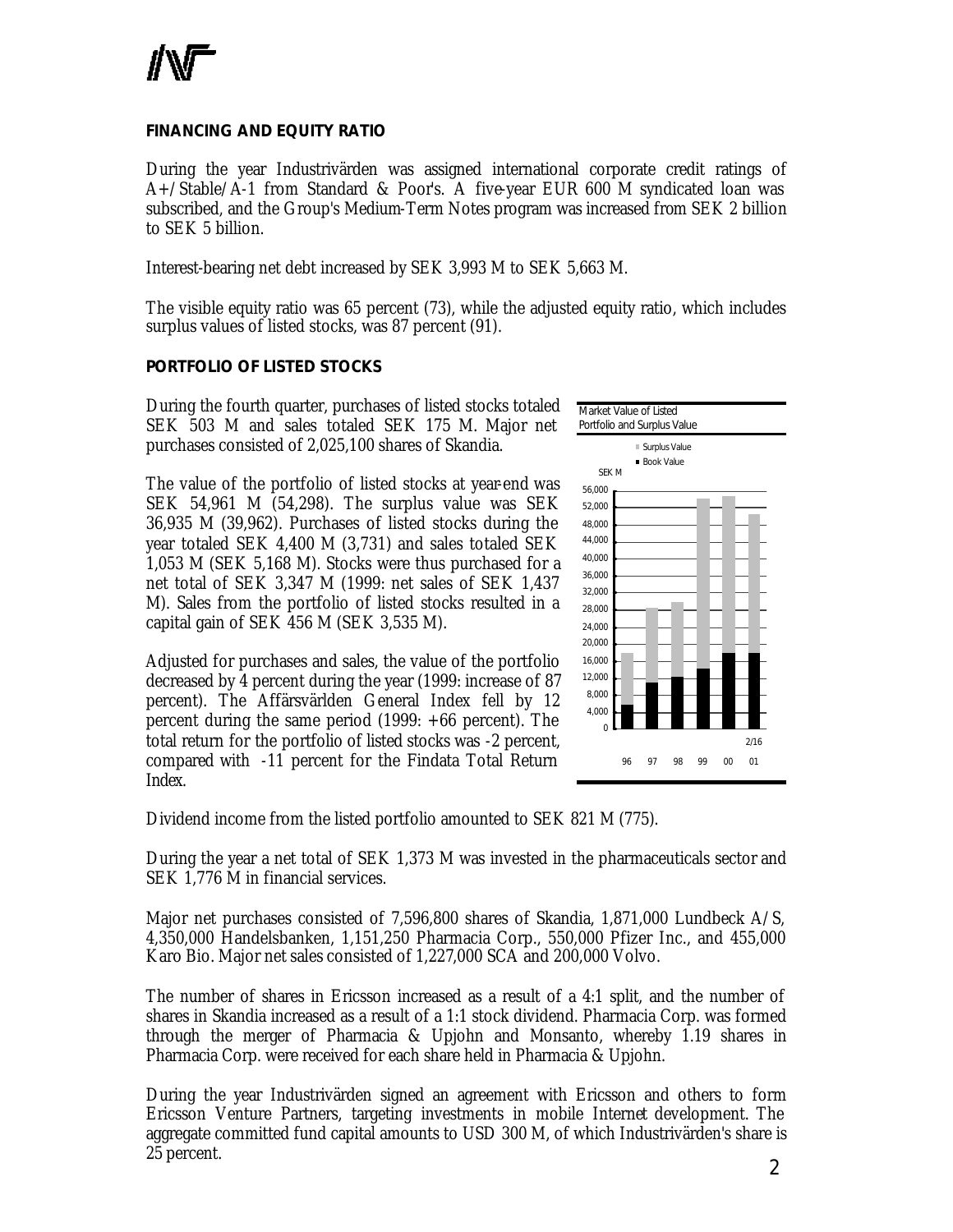#### **Price Trend for the Largest Shareholdings**

The trend in 2000 for the largest shareholdings, which accounted for 89 percent of the portfolio's value at December 31, was as follows:

|                 | Share of portfolio<br>value at Dec. 31, % | Price change<br>2000, % |
|-----------------|-------------------------------------------|-------------------------|
| Ericsson        | 37                                        | -22                     |
| Handelsbanken   | 15                                        | 51                      |
| Skandia         | 13                                        | 19                      |
| Sandvik         | 10                                        | $-15$                   |
| <b>SCA</b>      |                                           | $-19$                   |
| Pharmaceuticals |                                           | 107                     |

*Ericsson's* earnings for the network operators segment remained strong, while a substantial loss was reported for consumer products. Ericsson's stock performed worse than the General Index.

*Handelsbanken* performed better than the General Index, the bank & financial services index, and other Nordic commercial banks.

*Skandia* performed better than the General Index as well as comparable international insurance companies.

Stocks of cyclical companies like *Sandvik* and SSAB were weak in 2000 after having outperformed the General Index in 1999.

*SCA* showed favorable earnings development. Its stock performed on a par with the forestry index.

Industrivärden's *pharmaceutical* stocks (Lundbeck A/S, Pfizer Inc. and Pharmacia Corp.) performed better than the General Index, the chemical and pharmaceuticals index, and comparable international pharmaceutical companies.

#### **Development for the Listed Portfolio Through February 16, 2001**

The market value of the listed portfolio on February 16, 2001, was SEK 50,473 M, and the surplus value was SEK 32,461 M. Adjusted for purchases and sales, the portfolio's value decreased by 8 percent from the start of the year. The General Index decreased by 5 percent during the same period.

#### **PARENT COMPANY**

The Parent Company's dividend income amounted to SEK 839 M (787), including SEK 821 M (775) from listed companies. Including capital gains of SEK 366 M (3,654) from sales of stocks, earnings amounted to SEK 1,205 M (4,441). After administrative costs and a negative balance of net financial income/expense, earnings after financial items totaled SEK 881 M (4,230), including SEK 14 M in repaid surplus funds from SPP.

#### **SUBSIDIARIES**

*Besam's* net sales rose 14 percent, to SEK 1,977 M (1,735). Earnings after financial items amounted to SEK 217 M (182), including SEK 5 M in repaid surplus funds from SPP.

3 *Isaberg Rapid's* net sales were SEK 642 M (583), an increase of 10 percent. Earnings after financial items totaled SEK 65 M (64), including SEK 6 M in repaid surplus funds from SPP.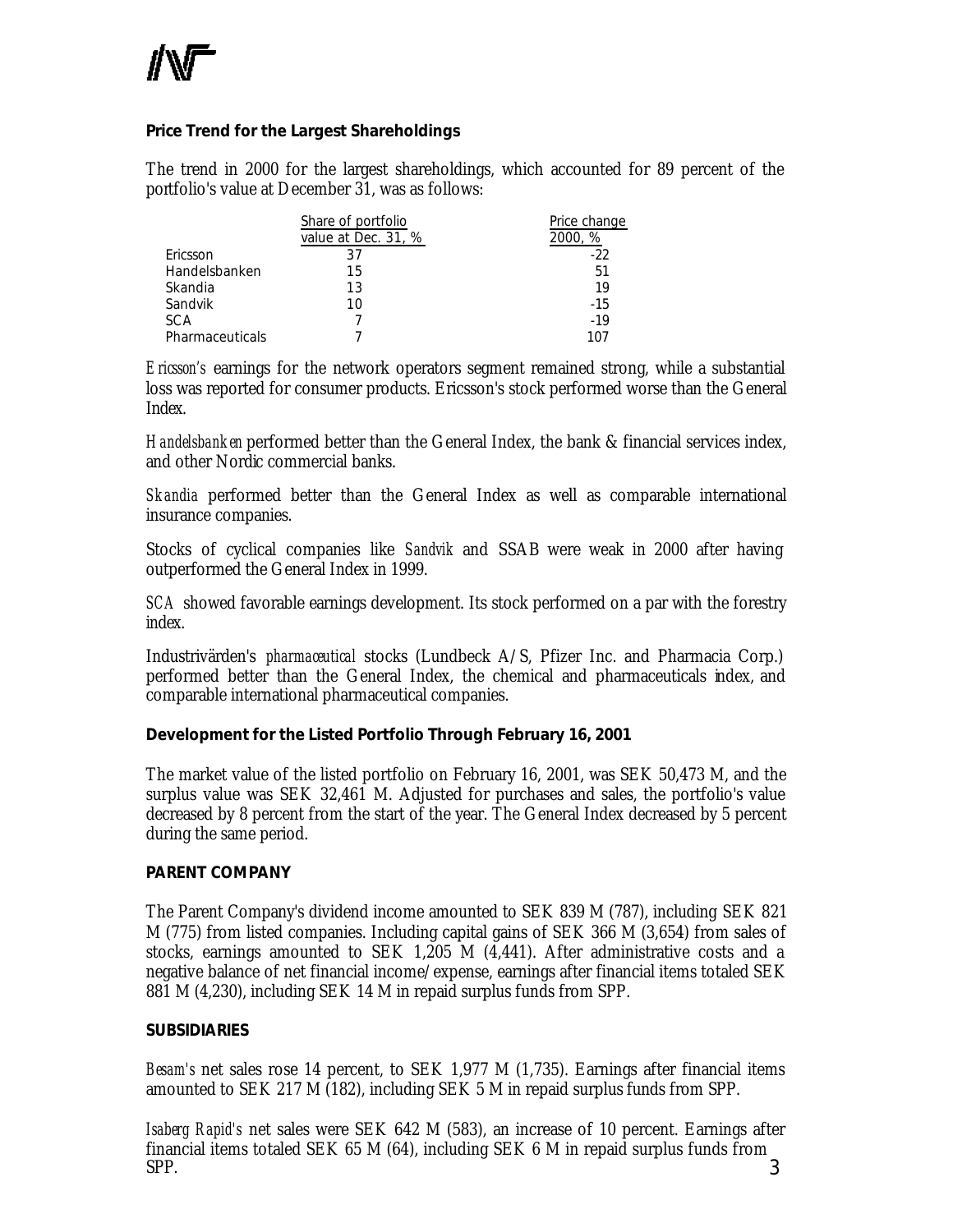

*Indutrade's* net sales amounted to SEK 1,919 M (1,751), an increase of 10 percent. Earnings after financial items totaled SEK 176 M (138), including SEK 26 M in repaid surplus funds from SPP.

After the close of the year Indutrade acquired the trading companies AKA and Fagerberg from Hexagon. Including these acquired units, Indutrade's pro forma net sales would have amounted to approximately SEK 3 billion for 2000.

The return on capital employed for the subsidiary businesses (excl. repayment of SPP surplus funds) was 32 percent (28).

#### **CALCULATED NET ASSET VALUE**

Industrivärden's net asset value<sup>3</sup> as per December 31, 2000, has been calculated at SEK 54.1 billion, or SEK 283 per share and CPN. Net asset value as per February 16, 2001, has been calculated at SEK 259 per share and CPN. Net asset value as per December 31, 1999, was calculated at SEK 298 per share and CPN.

#### **PROPOSED DIVIDEND**

The Board proposes a dividend of SEK 5.00 (5.00) per share, plus a bonus dividend of SEK 3.40 (1.20), for a total dividend of SEK 8.40 (6.20) per share. Interest per CPN would thus amount to SEK 9.66. The proposal entails that no tax would be paid by the Parent Company. The total dividend payout would thus amount to SEK 1,443 M, and CPN interest would amount to SEK 188 M.

#### **SHARE REPURCHASES**

The Board has decided to request a renewal of its authorization from the Annual General Meeting concerning

the repurchase of a maximum of 5 million shares of the Company's own stock.

#### **ANNUAL GENERAL MEETING**

The Annual General Meeting will be held on Thursday, May 3, 2001, at 2 p.m., at the Grand Hotel, Vinterträdgården, in Stockholm.

Industrivärden's nominating committee for election of board members consists of Bo Damberg (Handelsbanken foundations), Erling Gustafsson (National Pension Insurance Fund, Sixth Fund Board), Tor Marthin (AMF Pension), Tomas Nicolin (National Pension Insurance Fund, Third Fund Board), and Bo Rydin (Chairman of Industrivärden).

Stockholm, Sweden, February 20, 2001 AB Industrivärden (publ)

*The Board of Directors*

j



<sup>3</sup> The composition of net asset value is shown in the table on page 11.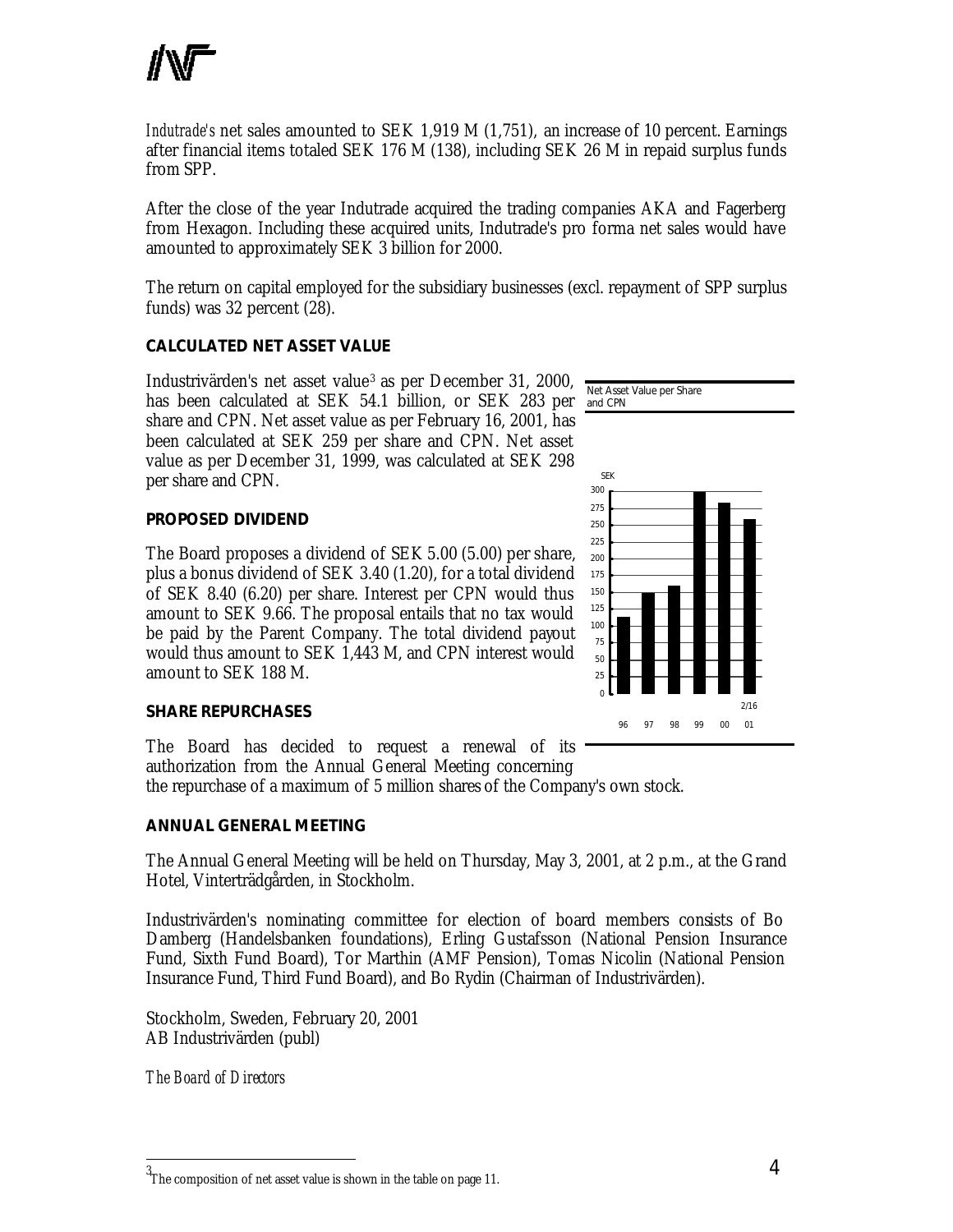

#### **FINANCIAL CALENDAR**

The 2000 Annual Report will be published at the end of March 2001. An interim report for the period January –March 2001 will be released on May 3, 2001. An interim report for the period January –June 2000 will be released on August 15, 2001. An interim report for the period January–September 2000 will be released on Oct. 31, 2001.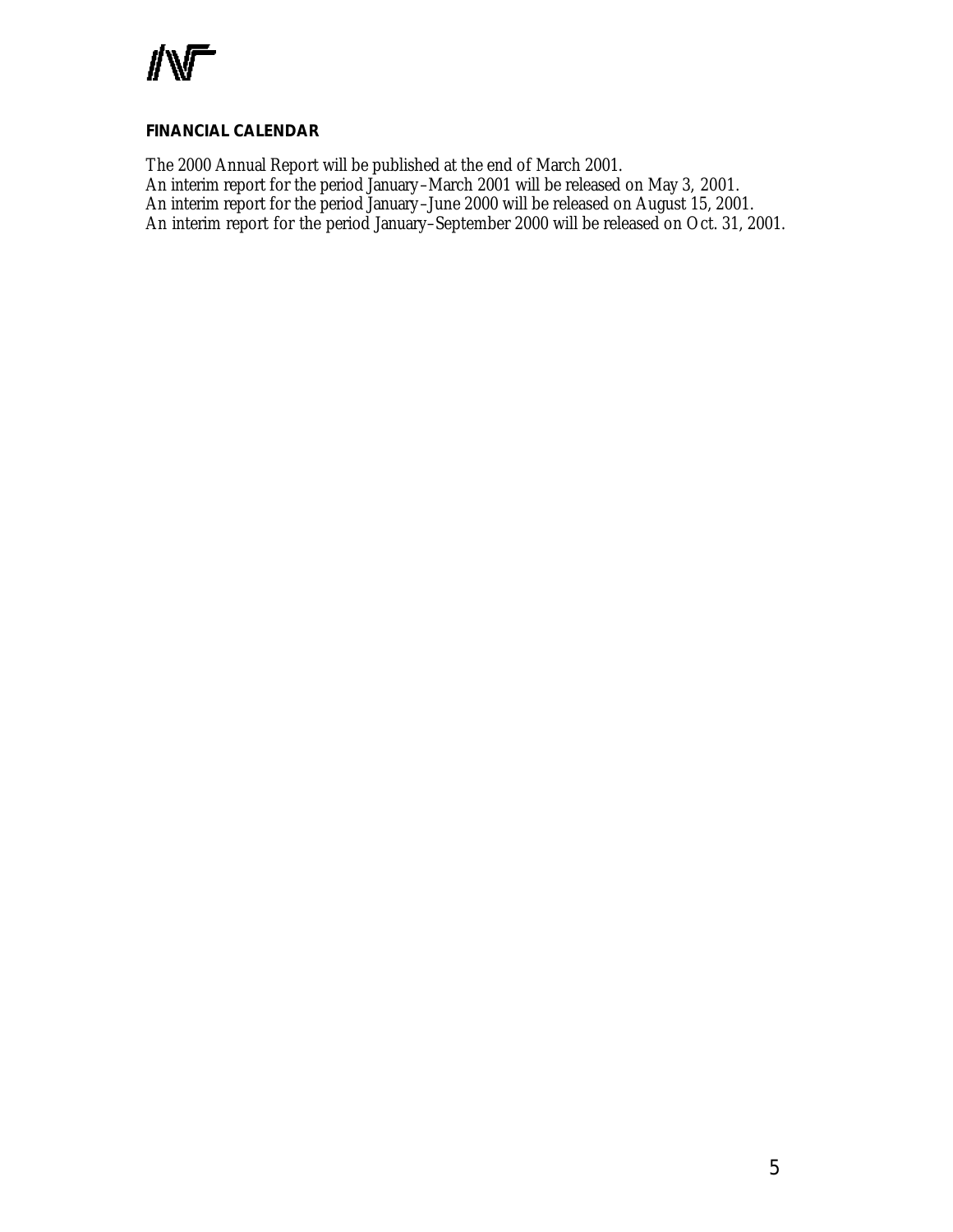# **Industrivärden Consolidated Income Statement**

| SEK M                                  | 2000     | 1999     |
|----------------------------------------|----------|----------|
| Net sales                              | 4,540    | 4,071    |
| Cost of goods sold                     | $-2,998$ | $-2,636$ |
| <b>Gross earnings</b>                  | 1,542    | 1,435    |
| Development costs                      | $-63$    | $-55$    |
| Selling costs                          | $-723$   | $-675$   |
| Administrative costs                   | $-421$   | $-378$   |
| Other operating income and expenses    | 83<br>4  | $-2$     |
| <b>Operating earnings</b>              | 418      | 325      |
| Dividend income from listed stocks     | 821      | 775      |
| Capital gains on sales of stocks       | 366      | 3,635    |
| Earnings before financial items        | 1,605    | 4,735    |
| Interest income                        | 91       | 68       |
| Interest expenses (excl. CPN interest) | $-307$   | $-210$   |
| Other financial items                  | $-25$    | 10       |
| Earnings after financial items         | 1,364    | 4,603    |
| <b>CPN</b> interest                    | $-192$   | $-134$   |
| <b>Earnings before taxes</b>           | 1,172    | 4,469    |
| Tax on earnings for the year           | $-145$   | $-135$   |
| Net earnings for the year              | 1,027    | 4,334    |

 4 Of which, surplus funds in SPP: SEK 64 M.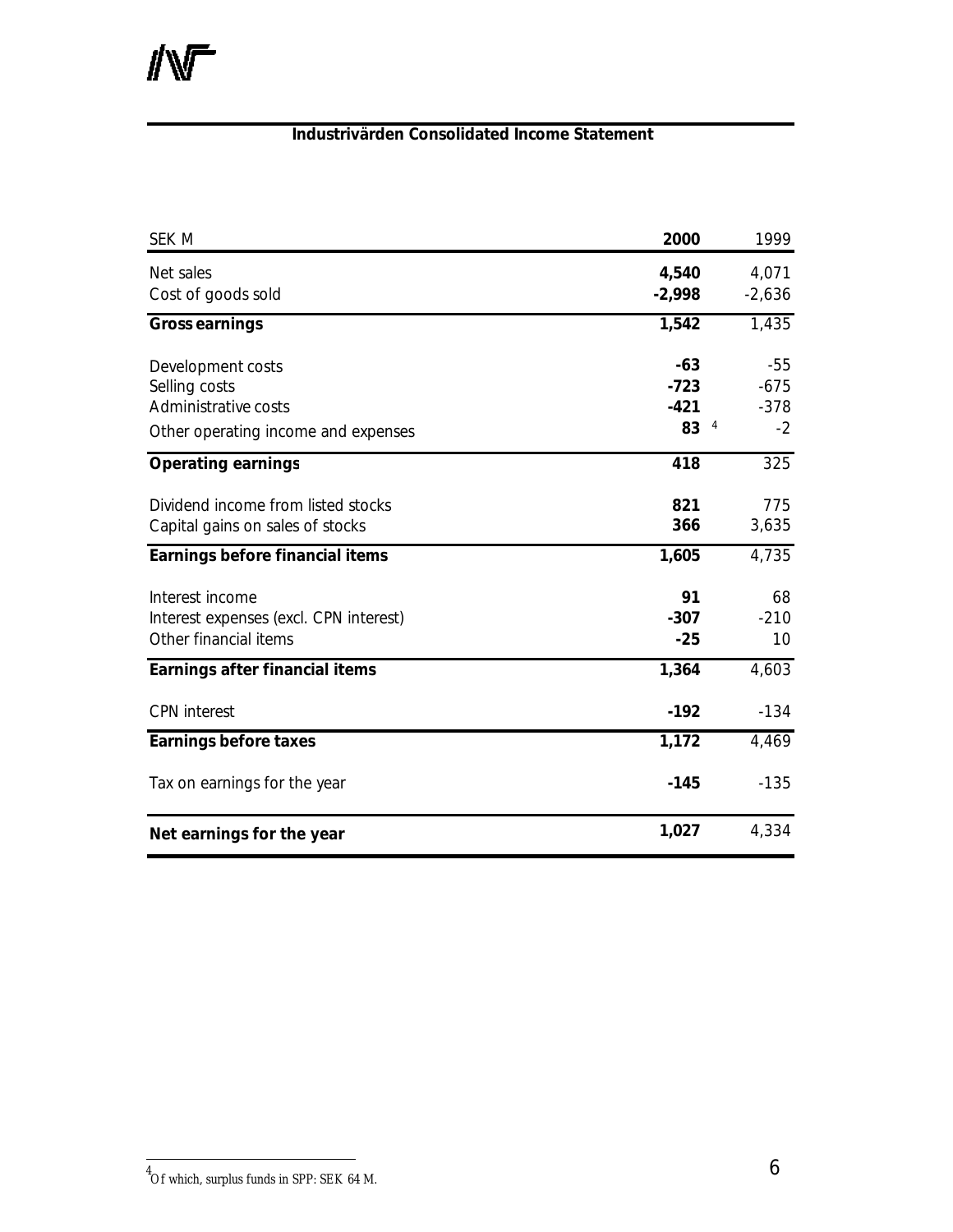# **Breakdown by Business Unit**

|                              | Net sales |       | Earnings after<br>financial items |        |
|------------------------------|-----------|-------|-----------------------------------|--------|
|                              |           |       |                                   |        |
| SEK M                        | 2000      | 1999  | 2000                              | 1999   |
| Besam                        | 1,977     | 1,735 | 217                               | 182    |
| Isaberg Rapid                | 642       | 583   | 65                                | 64     |
| Indutrade                    | 1,919     | 1,751 | 176                               | 138    |
| Dividends from listed stocks |           |       | 821                               | 775    |
| Other, net                   | 2         | 2     | $-281$                            | $-191$ |
|                              | 4,540     | 4,071 | 998 5                             | 968    |
| Capital gains on             |           |       |                                   |        |
| sales of stocks              |           |       | 366                               | 3,635  |
|                              | 4,540     | 4,071 | 1,364                             | 4,603  |

 5 Of which, surplus funds in SPP: SEK 64 M.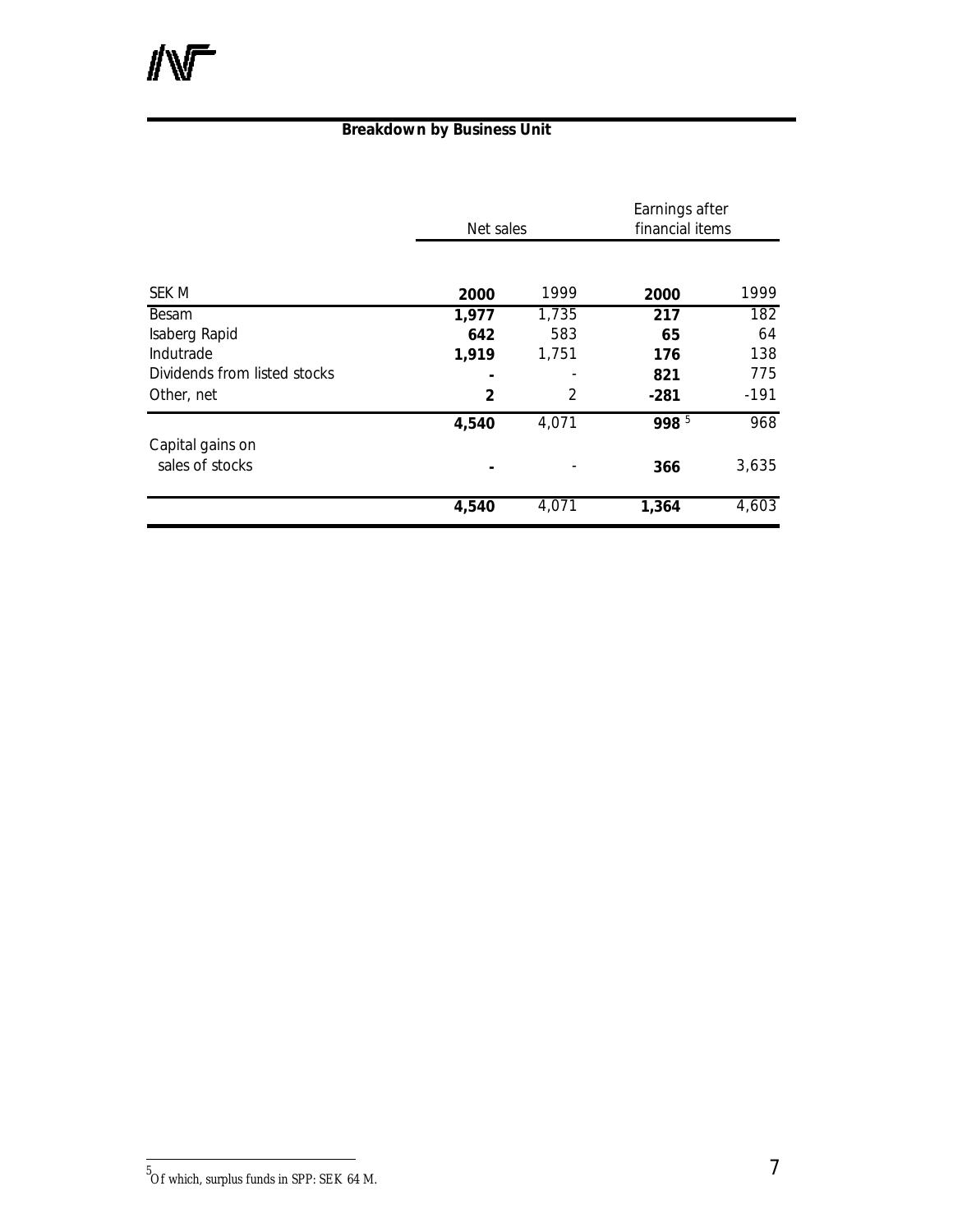# **Industrivärden Consolidated Balance Sheet**

|                                             | Dec. 31 | Dec. 31 |
|---------------------------------------------|---------|---------|
| SEK M                                       | 2000    | 1999    |
|                                             |         |         |
| Intangible assets                           | 82      | 95      |
| Tangible assets                             | 591     | 570     |
| Shares and participations                   | 18,285  | 14,477  |
| Other financial assets                      | 208     | 1,318   |
| Inventories                                 | 711     | 649     |
| Accounts receivable, trade                  | 916     | 811     |
| Other current receivables                   | 208     | 145     |
| Liquid assets                               | 473     | 1,153   |
|                                             |         |         |
| <b>Total assets</b>                         | 21,474  | 19,218  |
| Shareholders' equity                        | 13,502  | 13,525  |
| <b>CPN</b> loans                            | 447     | 448     |
| Provisions                                  | 297     | 305     |
| Long-term liabilities, interest-bearing     | 3,521   | 1,051   |
| Current liabilities, noninterest-bearing    | 1,164   | 1,015   |
| Current liabilities, interest-bearing       | 2,543   | 2,874   |
|                                             |         |         |
| Total shareholders' equity and liabilities  | 21,474  | 19,218  |
| Visible equity ratio, percent               | 65      | 73      |
| Adjusted equity ratio, percent <sup>6</sup> | 87      | 91      |
|                                             |         |         |

| Change in Shareholders' Equity     | Capital<br>stock | Restricted<br>reserves | Unrestricted<br>shareholders' | Total share-<br>holders' |
|------------------------------------|------------------|------------------------|-------------------------------|--------------------------|
| SEK M                              |                  |                        | equity                        | equity                   |
| December 31, 1999                  | 859              | 927                    | 11,739                        | 13,525                   |
| Dividends to shareholders          |                  |                        | $-1,064$                      | $-1,064$                 |
| Conversion of CPNs                 | 0                |                        |                               |                          |
| Transfers between unrestricted and |                  |                        |                               |                          |
| restricted shareholders' equity    |                  | -6                     | 6                             | $\Omega$                 |
| <b>Translation differences</b>     |                  | 6                      |                               | 13                       |
| Net earnings for the year          |                  |                        | 1.027                         | 1,027                    |
| December 31, 2000                  | 859              | 928                    | 11,715                        | 13,502                   |

 6 Including surplus values of listed stocks.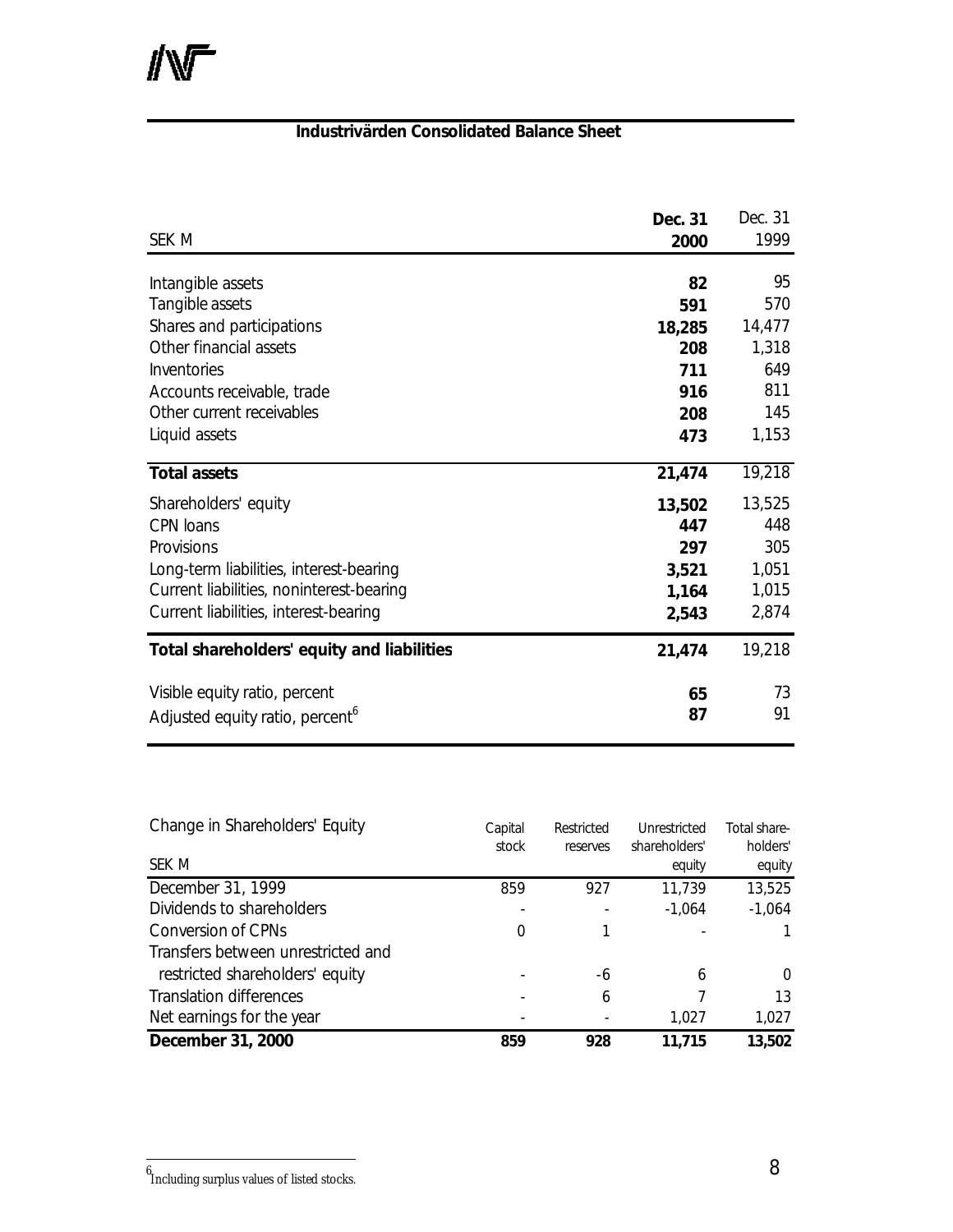### **Industrivärden Consolidated Statement of Cash Flows**

| <b>SEK M</b>                                                                   |         |           |           | 2000                         | 1999     |
|--------------------------------------------------------------------------------|---------|-----------|-----------|------------------------------|----------|
| <b>OPERATING ACTIVITIES</b>                                                    |         |           |           |                              |          |
| Earnings after financial items                                                 |         |           |           |                              | 4,603    |
| Adjustment of items not included in cash flows:                                |         |           |           |                              |          |
| Depreciation                                                                   |         |           |           | 127                          | 125      |
| Result of sales of stocks                                                      |         |           |           | $-366$                       | $-3,635$ |
| Reversal of other items not affecting cash flows                               |         |           |           | -9                           | 4        |
| <b>Taxes paid</b>                                                              |         |           |           | $-161$                       | $-140$   |
| Cash flow from operating activities                                            |         |           |           |                              |          |
| before changes in working capital                                              |         |           |           | 955                          | 957      |
| Cash flow from changes in working capital                                      |         |           |           | $-199$                       | 89       |
| Net cash flow from operating activities                                        |         |           |           | 756                          | 1,046    |
|                                                                                |         |           |           |                              |          |
| <b>INVESTING ACTIVITIES</b>                                                    |         |           |           |                              |          |
| Purchases of listed stocks                                                     |         |           |           | $-4,400$                     | $-3,731$ |
| Sales of listed stocks                                                         |         |           |           | 1,053                        | 5,168    |
| Sales of stock options                                                         |         |           |           | 160<br>$-241$                | 40       |
| Net purchase/sale of other stocks                                              |         |           |           |                              | 144      |
| Net purchase/sale of long-term fixed-income instruments                        |         |           |           |                              | $-1,260$ |
| Net purchase/sale of other fixed assets                                        |         |           |           |                              | -75      |
| Net cash flow from investing activities                                        |         |           |           | $-2,375$                     | 286      |
| <b>FINANCING ACTIVITIES</b>                                                    |         |           |           |                              |          |
| Loans raised and amortization of debt                                          |         |           |           | 2,139                        | $-493$   |
|                                                                                |         |           |           | $-1,204$                     | $-874$   |
| Dividends and CPN interest paid out<br>Net cash flow from financing activities |         |           |           | 935                          | $-1,367$ |
|                                                                                |         |           |           |                              |          |
| Net cash flow for the year                                                     |         |           |           | $-684$                       | $-35$    |
| Liquid assets at beginning of the year                                         |         |           |           | 1,153                        | 1,200    |
| Exchange-rate difference in liquid assets                                      |         |           |           | 4                            | $-12$    |
| Liquid assets at end of the year                                               |         |           |           | 473                          | 1,153    |
|                                                                                |         |           |           |                              |          |
| Change in Interest-Bearing Net Debt                                            | Dec. 31 |           | Change in | Other                        | Dec. 31  |
| SEK M                                                                          | 1999    | Cash flow | loans     | changes                      | 2000     |
| Liquid assets                                                                  | 1,153   | $-684$    |           | 4                            | 473      |
| Long-term fixed-income instruments                                             | 1,260   |           |           | $-1,160$                     | 100      |
| Long-term interest-bearing liabilities                                         | 1,051   |           | 2,470     |                              | 3,521    |
| Current interest-bearing liabilities                                           | 2,874   |           | $-331$    | $\qquad \qquad \blacksquare$ | 2,543    |
| Interest-bearing pension provision                                             | 158     |           |           | 14                           | 172      |
| Interest-bearing net debt                                                      | 1,670   | 684       | 2,139     | 1,170                        | 5,663    |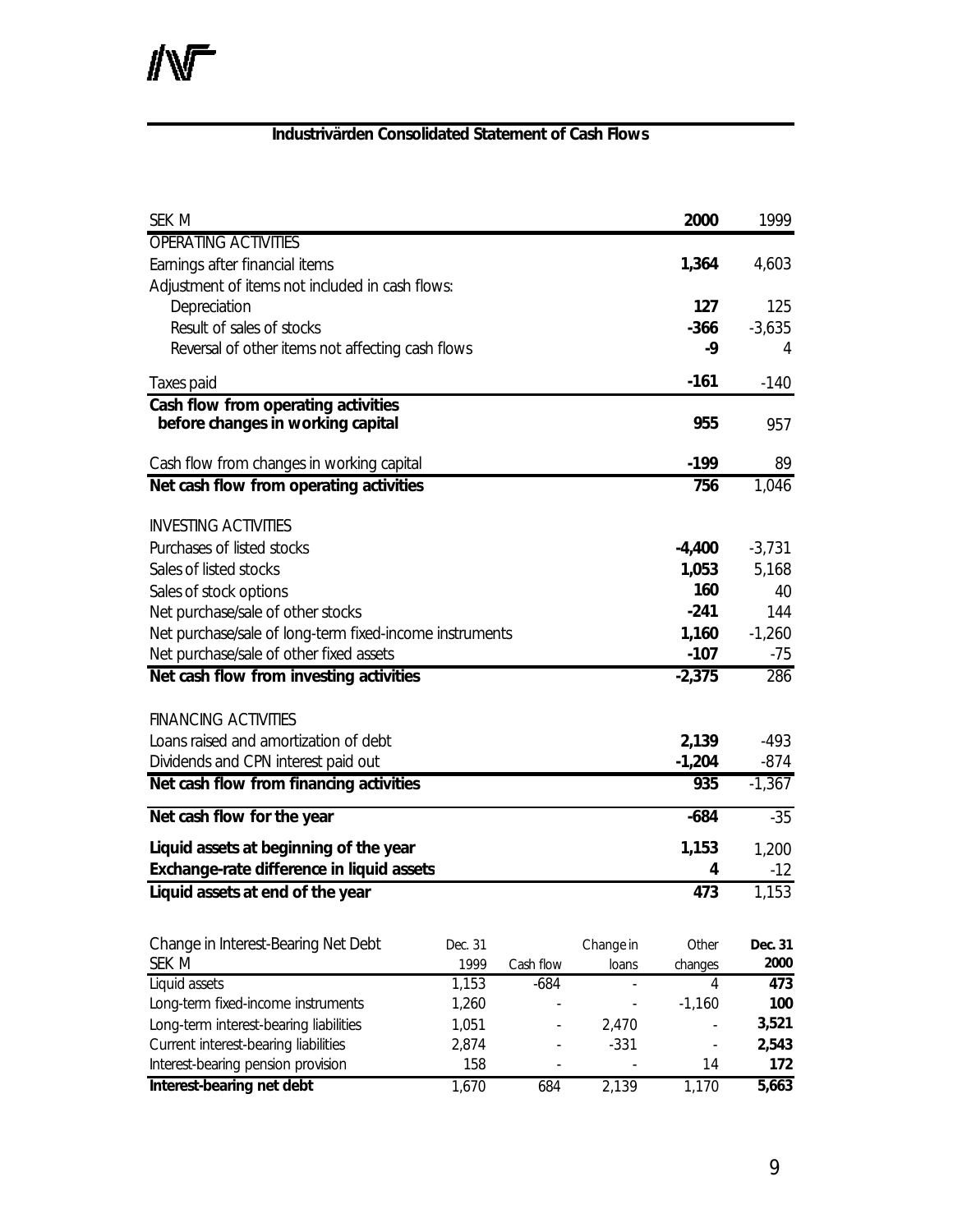|                                                                                                            | Market value |        |                          |                                 |  |
|------------------------------------------------------------------------------------------------------------|--------------|--------|--------------------------|---------------------------------|--|
|                                                                                                            | Number       | SEK M  | SEK per share<br>and CPN | Percent of<br>portfolio's value |  |
| Ericsson                                                                                                   | 186,000,000  | 20,460 | 108                      | 37                              |  |
| Handelsbanken                                                                                              | 49,000,000   | 7,914  | 41                       | 15                              |  |
| Skandia                                                                                                    | 47,846,800   | 7,344  | 38                       | 13                              |  |
| Sandvik                                                                                                    | 23,000,000   | 5,221  | 27                       | 10                              |  |
| <b>SCA</b>                                                                                                 | 20,087,532   | 4,056  | 21                       | 7                               |  |
| Skanska                                                                                                    | 8,075,689    | 3,150  | 16                       | 6                               |  |
| Lundbeck A/S                                                                                               | 2,100,000    | 1,943  | 10                       | 4                               |  |
| Pfizer Inc.                                                                                                | 3,000,000    | 1,312  | 7                        | $\overline{2}$                  |  |
| <b>SSAB</b>                                                                                                | 12,065,600   | 1,086  | 6                        | $\overline{2}$                  |  |
| Pharmacia Corp.                                                                                            | 1,300,000    | 745    | 4                        | 1                               |  |
| Scania                                                                                                     | 3,000,000    | 623    | 3                        | $\mathbf{1}$                    |  |
| Other ( <sek 300="" m)<="" td=""><td></td><td>1,107</td><td>6</td><td><math>\overline{2}</math></td></sek> |              | 1,107  | 6                        | $\overline{2}$                  |  |
| <b>Total</b>                                                                                               |              | 54,961 | 287                      | 100                             |  |

# **Portfolio of Listed Stocks as per December 31, 2000**

The listed portfolio above included the following stocks which were out on loan:

|         | <b>Number</b> |
|---------|---------------|
| Skandia | 20,000        |
| SCA     | 176,900       |
| Skanska | 500,000       |